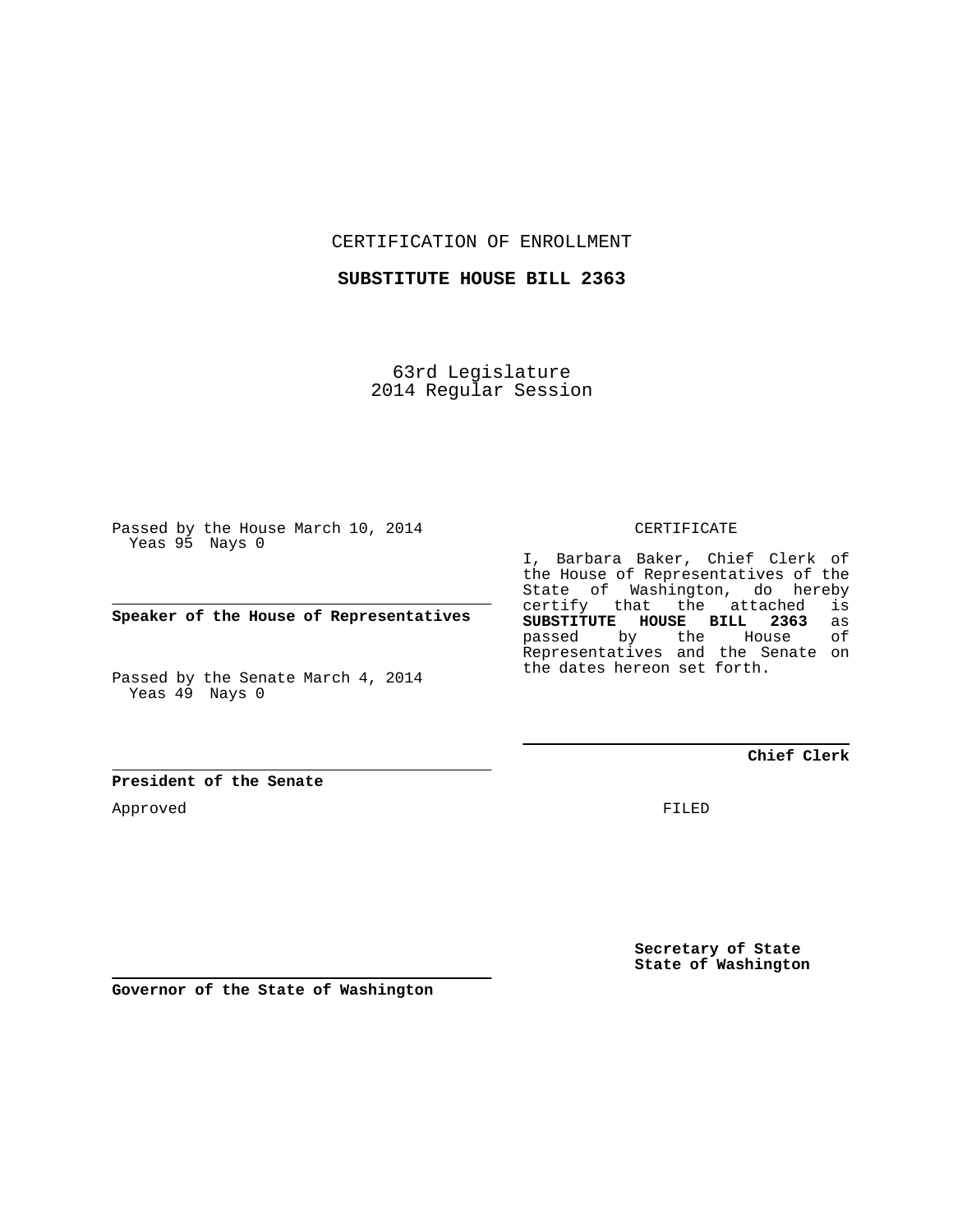## **SUBSTITUTE HOUSE BILL 2363** \_\_\_\_\_\_\_\_\_\_\_\_\_\_\_\_\_\_\_\_\_\_\_\_\_\_\_\_\_\_\_\_\_\_\_\_\_\_\_\_\_\_\_\_\_

\_\_\_\_\_\_\_\_\_\_\_\_\_\_\_\_\_\_\_\_\_\_\_\_\_\_\_\_\_\_\_\_\_\_\_\_\_\_\_\_\_\_\_\_\_

AS AMENDED BY THE SENATE

Passed Legislature - 2014 Regular Session

## **State of Washington 63rd Legislature 2014 Regular Session**

**By** House Community Development, Housing & Tribal Affairs (originally sponsored by Representatives Muri, Seaquist, Zeiger, Morrell, Freeman, Christian, Kochmar, Dahlquist, and Appleton)

READ FIRST TIME 01/31/14.

 1 AN ACT Relating to home and community-based services programs for 2 dependents of military service members; and adding a new section to 3 chapter 74.04 RCW.

4 BE IT ENACTED BY THE LEGISLATURE OF THE STATE OF WASHINGTON:

 5 NEW SECTION. **Sec. 1.** A new section is added to chapter 74.04 RCW 6 to read as follows:

7 (1) As used in this section:

 8 (a) "Dependent" means a spouse, birth child, adopted child, or 9 stepchild of a military service member.

10 (b) "Legal resident" means a person who maintains Washington as his 11 or her principal establishment, home of record, or permanent home and 12 to where, whenever absent due to military obligation, he or she intends 13 to return.

14 (c) "Military service" means service in the armed forces, armed 15 forces reserves, or membership in the Washington national guard.

16 (d) "Military service member," for the purposes of this section, is 17 expanded to mean a person who is currently in military service or who 18 has separated from military service in the previous eighteen months 19 either through retirement or military separation.